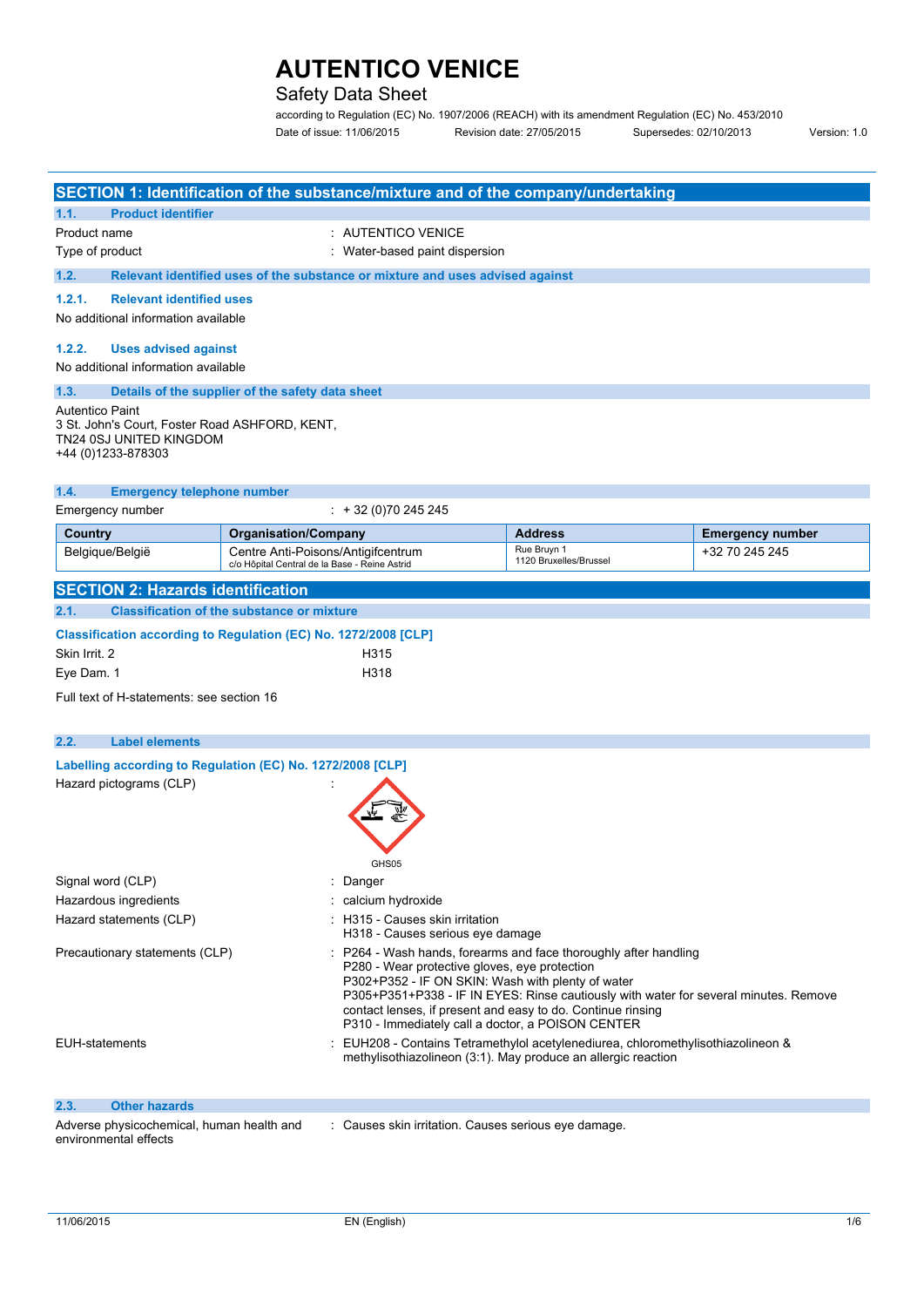## Safety Data Sheet

according to Regulation (EC) No. 1907/2006 (REACH) with its amendment Regulation (EC) No. 453/2010

#### **SECTION 3: Composition/information on ingredients**

### **3.1. Substance**

#### Not applicable

#### **3.2. Mixture**

| <b>Name</b>                   | <b>Product identifier</b>                                              | $\frac{9}{6}$ | <b>Classification according to</b><br><b>Regulation (EC) No.</b><br>1272/2008 [CLP] |
|-------------------------------|------------------------------------------------------------------------|---------------|-------------------------------------------------------------------------------------|
| calcium hydroxide             | (CAS No) 1305-62-0<br>(EC no) 215-137-3<br>(REACH-no) 01-2119475151-45 | $15 - 30$     | Skin Irrit. 2. H315<br>Eye Dam. 1, H318<br>STOT SE 3, H335                          |
| Tetramethylol acetylenediurea | (CAS No) 5395-50-6<br>(EC no) 226-408-0                                | $0.01 - 0.5$  | <b>Skin Sens. 1. H317</b>                                                           |

#### Full text of H-phrases: see section 16

| <b>SECTION 4: First aid measures</b>                          |                                                                                                                                                              |
|---------------------------------------------------------------|--------------------------------------------------------------------------------------------------------------------------------------------------------------|
| <b>Description of first aid measures</b><br>4.1.              |                                                                                                                                                              |
| First-aid measures after inhalation                           | Remove person to fresh air and keep comfortable for breathing.                                                                                               |
| First-aid measures after skin contact                         | Wash skin with plenty of water. Take off contaminated clothing. If skin irritation occurs: Get<br>medical advice/attention.                                  |
| First-aid measures after eye contact                          | Rinse cautiously with water for several minutes. Remove contact lenses, if present and easy to<br>do. Continue rinsing. Call a physician immediately.        |
| First-aid measures after ingestion                            | Call a poison center or a doctor if you feel unwell.                                                                                                         |
| 4.2.                                                          | Most important symptoms and effects, both acute and delayed                                                                                                  |
| Symptoms/injuries after skin contact                          | : Irritation.                                                                                                                                                |
| Symptoms/injuries after eye contact                           | : Serious damage to eyes.                                                                                                                                    |
| 4.3.                                                          | Indication of any immediate medical attention and special treatment needed                                                                                   |
| Treat symptomatically.                                        |                                                                                                                                                              |
| <b>SECTION 5: Firefighting measures</b>                       |                                                                                                                                                              |
| <b>Extinguishing media</b><br>5.1.                            |                                                                                                                                                              |
| Suitable extinguishing media                                  | : Water spray. Dry powder. Foam. Carbon dioxide.                                                                                                             |
| 5.2.<br>Special hazards arising from the substance or mixture |                                                                                                                                                              |
| Hazardous decomposition products in case of<br>fire           | : Toxic fumes may be released.                                                                                                                               |
| 5.3.<br><b>Advice for firefighters</b>                        |                                                                                                                                                              |
| Protection during firefighting                                | Do not attempt to take action without suitable protective equipment. Self-contained breathing<br>apparatus. Complete protective clothing.                    |
| <b>SECTION 6: Accidental release measures</b>                 |                                                                                                                                                              |
| 6.1.                                                          | Personal precautions, protective equipment and emergency procedures                                                                                          |
| 6.1.1.<br>For non-emergency personnel                         |                                                                                                                                                              |
| <b>Emergency procedures</b>                                   | : Ventilate spillage area. Avoid contact with skin and eyes.                                                                                                 |
| 6.1.2.<br>For emergency responders                            |                                                                                                                                                              |
| Protective equipment                                          | Do not attempt to take action without suitable protective equipment. For further information<br>refer to section 8: "Exposure controls/personal protection". |
| 6.2.<br><b>Environmental precautions</b>                      |                                                                                                                                                              |
| Avoid release to the environment.                             |                                                                                                                                                              |
| Methods and material for containment and cleaning up<br>6.3.  |                                                                                                                                                              |
| Methods for cleaning up                                       | : Take up liquid spill into absorbent material.                                                                                                              |
| Other information                                             | : Dispose of materials or solid residues at an authorized site.                                                                                              |
| 6.4.<br><b>Reference to other sections</b>                    |                                                                                                                                                              |
| For further information refer to section 13.                  |                                                                                                                                                              |
| <b>SECTION 7: Handling and storage</b>                        |                                                                                                                                                              |
| <b>Precautions for safe handling</b><br>7.1.                  |                                                                                                                                                              |
| Precautions for safe handling                                 | Ensure good ventilation of the work station. Avoid contact with skin and eyes. Wear personal<br>protective equipment.                                        |
| 11/06/2015                                                    | EN (English)<br>2/6                                                                                                                                          |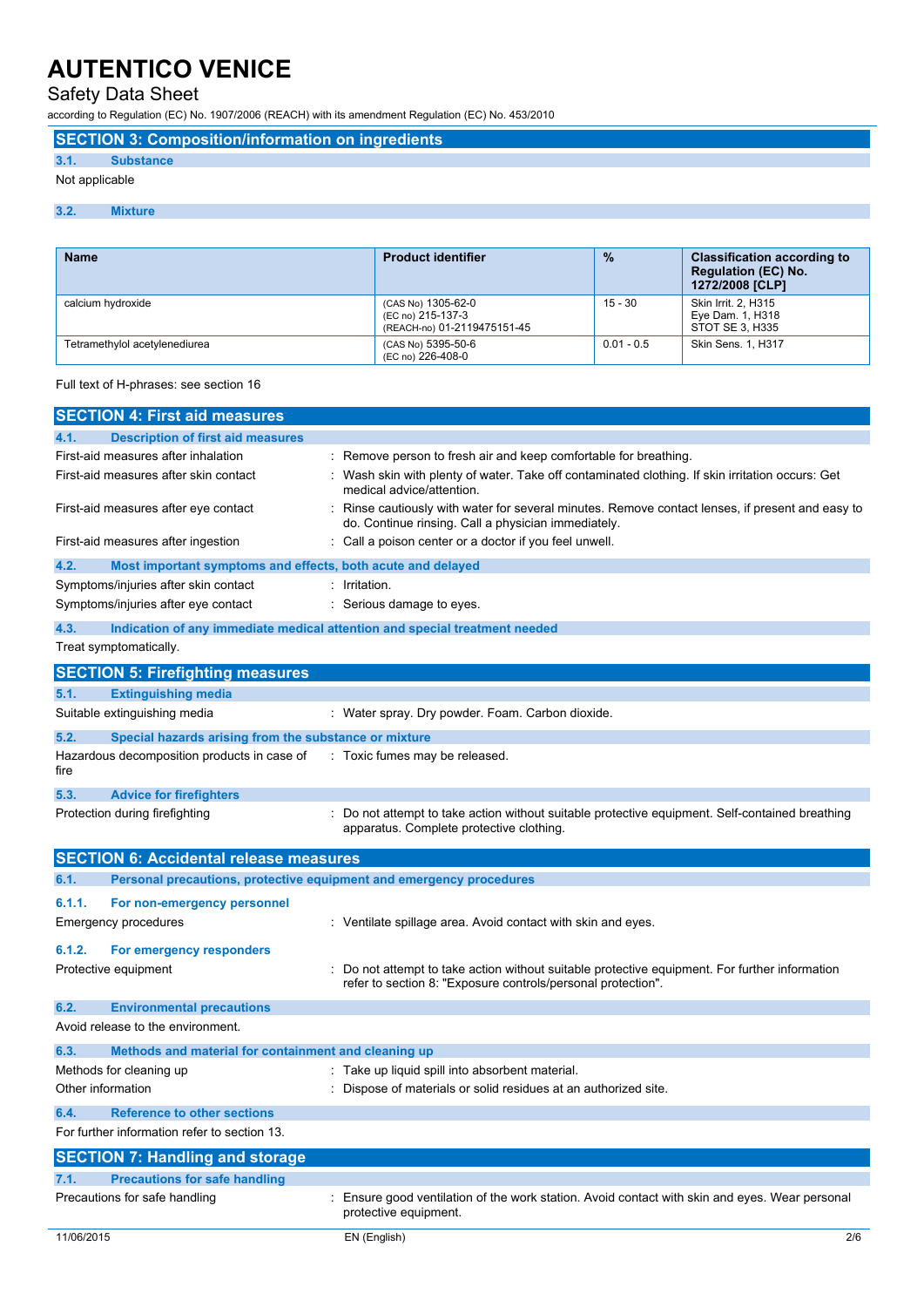### Safety Data Sheet

according to Regulation (EC) No. 1907/2006 (REACH) with its amendment Regulation (EC) No. 453/2010

| Hygiene measures | : Wash conta<br>Always was |
|------------------|----------------------------|
|                  |                            |

aminated clothing before reuse. Do not eat, drink or smoke when using this product. sh hands after handling the product.

- **7.2. Conditions for safe storage, including any incompatibilities**
- 
- Storage conditions **Store in a well-ventilated place.** Keep cool. Store away from freezing (avoid freezing during storage).

#### **7.3. Specific end use(s)**

No additional information available

## **SECTION 8: Exposure controls/personal protection**

### **8.1. Control parameters**

No additional information available

| 8.2.<br><b>Exposure controls</b> |                                                                                                           |
|----------------------------------|-----------------------------------------------------------------------------------------------------------|
| Appropriate engineering controls | : Ensure good ventilation of the work station.                                                            |
| Hand protection                  | : Protective gloves                                                                                       |
| Eye protection                   | : Safety glasses                                                                                          |
| Skin and body protection         | : If repeated skin contact or contamination of clothing is likely, protective clothing should be<br>worn. |
| Respiratory protection           | : In case of insufficient ventilation, wear suitable respiratory equipment                                |
| Environmental exposure controls  | : Avoid release to the environment.                                                                       |
|                                  |                                                                                                           |

| <b>SECTION 9: Physical and chemical properties</b>            |                        |  |  |  |
|---------------------------------------------------------------|------------------------|--|--|--|
| Information on basic physical and chemical properties<br>9.1. |                        |  |  |  |
| Physical state                                                | : Liquid               |  |  |  |
| Appearance                                                    | Viscous liquid.        |  |  |  |
| Colour                                                        | white.                 |  |  |  |
| Odour                                                         | Characteristic.        |  |  |  |
| Odour threshold                                               | No data available      |  |  |  |
| рH                                                            | 11                     |  |  |  |
| Relative evaporation rate (butylacetate=1)                    | No data available      |  |  |  |
| Melting point                                                 | : Not applicable       |  |  |  |
| Freezing point                                                | $\approx$ 0 °C         |  |  |  |
| Boiling point                                                 | $\approx$ 100 °C       |  |  |  |
| Flash point                                                   | No data available      |  |  |  |
| Auto-ignition temperature                                     | No data available      |  |  |  |
| Decomposition temperature                                     | No data available      |  |  |  |
| Flammability (solid, gas)                                     | Not applicable         |  |  |  |
| Vapour pressure                                               | No data available      |  |  |  |
| Relative vapour density at 20 °C                              | No data available      |  |  |  |
| Relative density                                              | 1.4<br>÷.              |  |  |  |
| Solubility                                                    | No data available<br>٠ |  |  |  |
| Log Pow                                                       | No data available      |  |  |  |
| Viscosity, kinematic                                          | No data available      |  |  |  |
| Viscosity, dynamic                                            | $\approx$ 2000 mPa.s   |  |  |  |
| <b>Explosive properties</b>                                   | No data available      |  |  |  |
| Oxidising properties                                          | No data available      |  |  |  |
| <b>Explosive limits</b>                                       | No data available      |  |  |  |
| <b>Other information</b><br>9.2.                              |                        |  |  |  |
| VOC content                                                   | : $\approx$ 3 g/l      |  |  |  |

#### **SECTION 10: Stability and reactivity**

**10.1. Reactivity**

The product is non-reactive under normal conditions of use, storage and transport.

#### **10.2. Chemical stability**

Stable under normal conditions.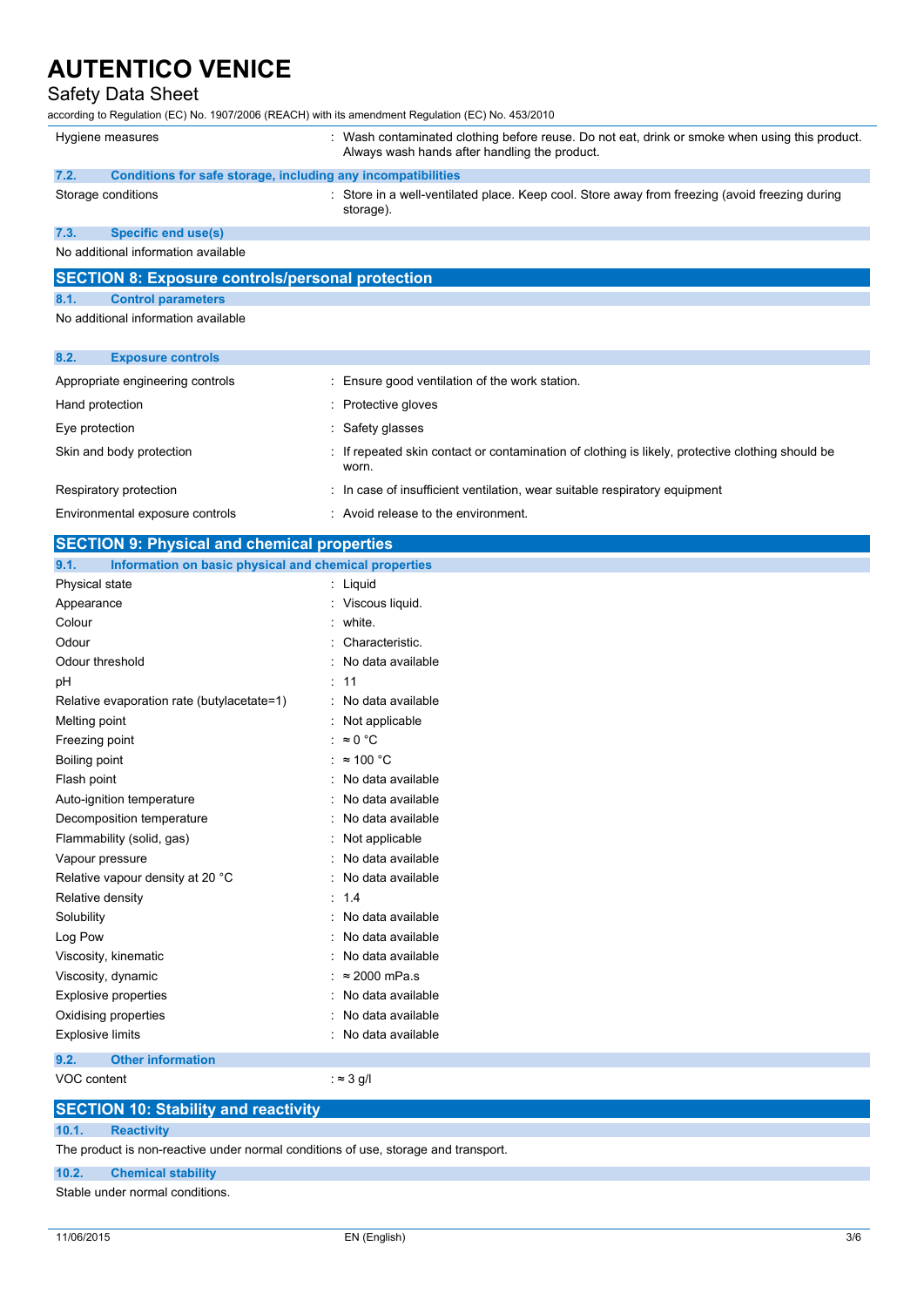#### Safety Data Sheet

according to Regulation (EC) No. 1907/2006 (REACH) with its amendment Regulation (EC) No. 453/2010

| 10.3.                                                                   | <b>Possibility of hazardous reactions</b>                                                            |  |  |  |  |
|-------------------------------------------------------------------------|------------------------------------------------------------------------------------------------------|--|--|--|--|
|                                                                         | No dangerous reactions known under normal conditions of use.                                         |  |  |  |  |
| 10.4.                                                                   | <b>Conditions to avoid</b>                                                                           |  |  |  |  |
| None under recommended storage and handling conditions (see section 7). |                                                                                                      |  |  |  |  |
| 10.5.                                                                   | Incompatible materials                                                                               |  |  |  |  |
| No additional information available                                     |                                                                                                      |  |  |  |  |
| 10.6.                                                                   | <b>Hazardous decomposition products</b>                                                              |  |  |  |  |
|                                                                         | Under normal conditions of storage and use, hazardous decomposition products should not be produced. |  |  |  |  |

**SECTION 11: Toxicological information 11.1. Information on toxicological effects** Acute toxicity **in the case of the Case of the Case of the Case of the Case of the Case of the Case of the Case of the Case of the Case of the Case of the Case of the Case of the Case of the Case of the Case of the Case of** Skin corrosion/irritation **intervalse and the Causes skin irritation**. pH: 11 Serious eye damage/irritation : Causes serious eye damage. pH: 11 Respiratory or skin sensitisation : Not classified Germ cell mutagenicity in the same state of the Second Second Second Second Second Second Second Second Second S Carcinogenicity **Example 2018** 2019 12: Not classified Reproductive toxicity in the set of the Reproductive toxicity in the set of the Reproductive to  $\mathbf{R}$ : Not classified Specific target organ toxicity (single exposure) : Not classified Specific target organ toxicity (repeated exposure) : Not classified Aspiration hazard in the set of the set of the Spiration hazard in the set of the set of the set of the set of the set of the set of the set of the set of the set of the set of the set of the set of the set of the set of t **SECTION 12: Ecological information 12.1. Toxicity** Ecology - general interest in the product is not considered harmful to aquatic organisms or to cause long-term adverse effects in the environment. **12.2. Persistence and degradability** No additional information available **12.3. Bioaccumulative potential** No additional information available **12.4. Mobility in soil** No additional information available **12.5. Results of PBT and vPvB assessment**

No additional information available

#### **12.6. Other adverse effects**

No additional information available

#### **SECTION 13: Disposal considerations 13.1. Waste treatment methods**

Waste treatment methods : Dispose of contents/container in accordance with licensed collector's sorting instructions.

| <b>SECTION 14: Transport information</b>         |                    |  |  |  |  |
|--------------------------------------------------|--------------------|--|--|--|--|
| In accordance with ADR / RID / IMDG / IATA / ADN |                    |  |  |  |  |
| 14.1.<br><b>UN number</b>                        |                    |  |  |  |  |
| Not regulated for transport                      |                    |  |  |  |  |
| 14.2.<br>UN proper shipping name                 |                    |  |  |  |  |
| Proper Shipping Name (ADR)                       | $:$ Not applicable |  |  |  |  |
| Proper Shipping Name (IMDG)                      | : Not applicable   |  |  |  |  |
| Proper Shipping Name (IATA)                      | : Not applicable   |  |  |  |  |
| 14.3.<br><b>Transport hazard class(es)</b>       |                    |  |  |  |  |
| <b>ADR</b>                                       |                    |  |  |  |  |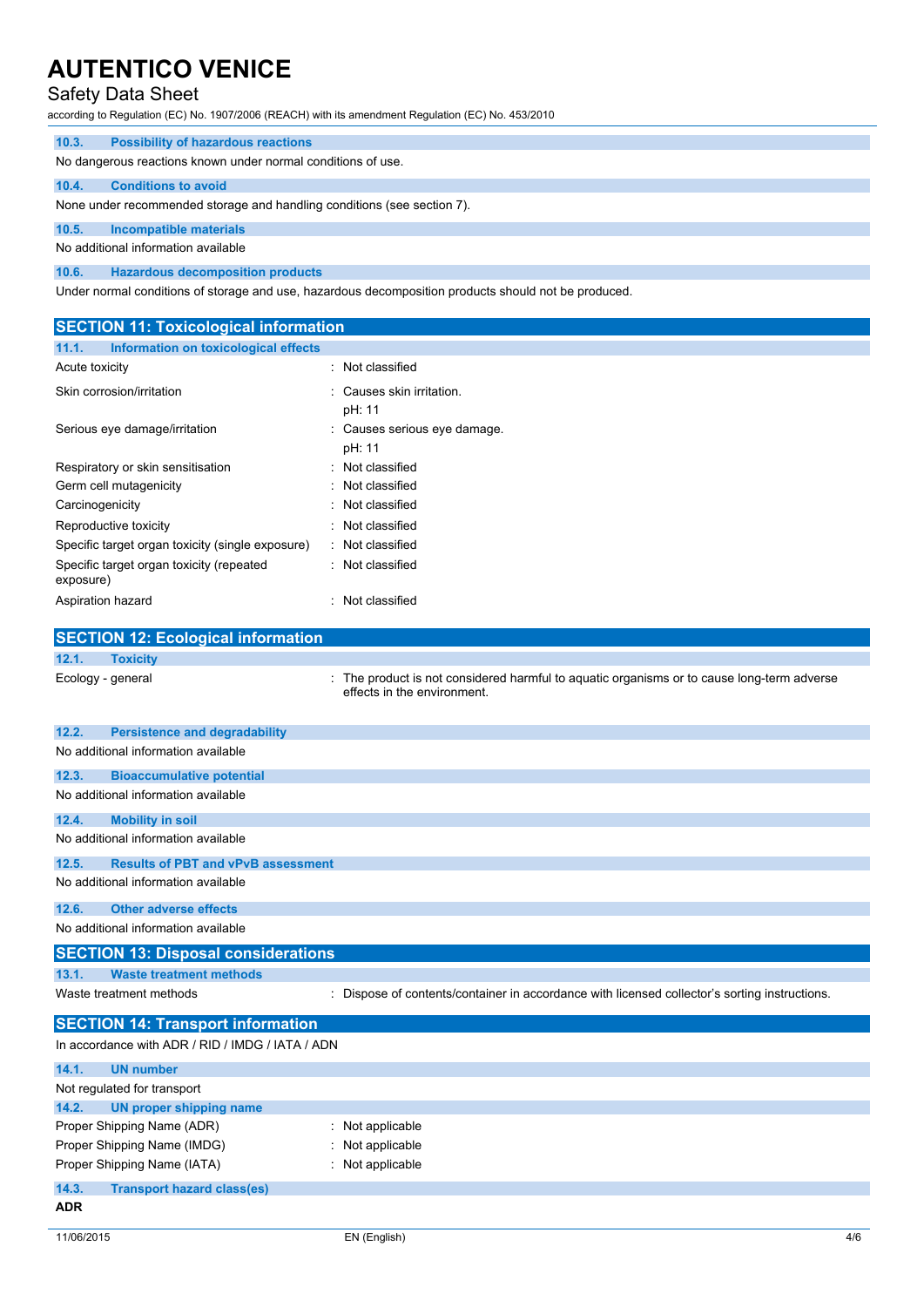## Safety Data Sheet

according to Regulation (EC) No. 1907/2006 (REACH) with its amendment Regulation (EC) No. 453/2010

| Transport hazard class(es) (ADR)                                                  | : Not applicable                                                                               |  |  |  |
|-----------------------------------------------------------------------------------|------------------------------------------------------------------------------------------------|--|--|--|
|                                                                                   |                                                                                                |  |  |  |
| <b>IMDG</b>                                                                       |                                                                                                |  |  |  |
| Transport hazard class(es) (IMDG)                                                 | : Not applicable                                                                               |  |  |  |
| <b>IATA</b>                                                                       |                                                                                                |  |  |  |
| Transport hazard class(es) (IATA)                                                 | : Not applicable                                                                               |  |  |  |
| 14.4.<br><b>Packing group</b>                                                     |                                                                                                |  |  |  |
|                                                                                   |                                                                                                |  |  |  |
| Packing group (ADR)                                                               | Not applicable                                                                                 |  |  |  |
| Packing group (IMDG)                                                              | Not applicable                                                                                 |  |  |  |
| Packing group (IATA)                                                              | Not applicable                                                                                 |  |  |  |
| <b>Environmental hazards</b><br>14.5.                                             |                                                                                                |  |  |  |
| Dangerous for the environment                                                     | No<br>t                                                                                        |  |  |  |
| Marine pollutant                                                                  | No                                                                                             |  |  |  |
| Other information                                                                 | No supplementary information available                                                         |  |  |  |
|                                                                                   |                                                                                                |  |  |  |
| 14.6.<br><b>Special precautions for user</b>                                      |                                                                                                |  |  |  |
| - Overland transport                                                              |                                                                                                |  |  |  |
| No data available                                                                 |                                                                                                |  |  |  |
|                                                                                   |                                                                                                |  |  |  |
| - Transport by sea                                                                |                                                                                                |  |  |  |
| No data available                                                                 |                                                                                                |  |  |  |
| - Air transport                                                                   |                                                                                                |  |  |  |
| No data available                                                                 |                                                                                                |  |  |  |
|                                                                                   |                                                                                                |  |  |  |
| 14.7.<br>Transport in bulk according to Annex II of MARPOL 73/78 and the IBC Code |                                                                                                |  |  |  |
| Not applicable                                                                    |                                                                                                |  |  |  |
| <b>SECTION 15: Regulatory information</b>                                         |                                                                                                |  |  |  |
| 15.1.                                                                             | Safety, health and environmental regulations/legislation specific for the substance or mixture |  |  |  |
| <b>EU-Regulations</b><br>15.1.1.                                                  |                                                                                                |  |  |  |
| Contains no substances with Annex XVII restrictions                               |                                                                                                |  |  |  |
| Contains no substance on the REACH candidate list                                 |                                                                                                |  |  |  |
| Contains no REACH Annex XIV substances                                            |                                                                                                |  |  |  |
|                                                                                   |                                                                                                |  |  |  |
| VOC content                                                                       | : $\approx$ 3 g/l                                                                              |  |  |  |
| <b>National regulations</b><br>15.1.2.                                            |                                                                                                |  |  |  |
| No additional information available                                               |                                                                                                |  |  |  |
|                                                                                   |                                                                                                |  |  |  |
| 15.2.<br><b>Chemical safety assessment</b>                                        |                                                                                                |  |  |  |
| No chemical safety assessment has been carried out                                |                                                                                                |  |  |  |
| <b>SECTION 16: Other information</b>                                              |                                                                                                |  |  |  |
|                                                                                   |                                                                                                |  |  |  |

#### Full text of H- and EUH-statements:

| Eye Dam. 1                                                                                                                |      | Serious eye damage/eye irritation, Category 1                                              |     |  |
|---------------------------------------------------------------------------------------------------------------------------|------|--------------------------------------------------------------------------------------------|-----|--|
| Skin Irrit. 2                                                                                                             |      | Skin corrosion/irritation, Category 2                                                      |     |  |
| Skin Sens. 1                                                                                                              |      | Sensitisation - Skin, category 1                                                           |     |  |
| STOT SE3                                                                                                                  |      | Specific target organ toxicity — Single exposure, Category 3, Respiratory tract irritation |     |  |
| H315                                                                                                                      |      | Causes skin irritation                                                                     |     |  |
| H317                                                                                                                      |      | May cause an allergic skin reaction                                                        |     |  |
| H318                                                                                                                      |      | Causes serious eye damage                                                                  |     |  |
| H335                                                                                                                      |      | May cause respiratory irritation                                                           |     |  |
| <b>EUH208</b>                                                                                                             |      | Contains . May produce an allergic reaction                                                |     |  |
| Classification and procedure used to derive the classification for mixtures according to Regulation (EC) 1272/2008 [CLP]: |      |                                                                                            |     |  |
| Skin Irrit. 2                                                                                                             | H315 | Calculation method                                                                         |     |  |
| 11/06/2015                                                                                                                |      | EN (English)                                                                               | 5/6 |  |